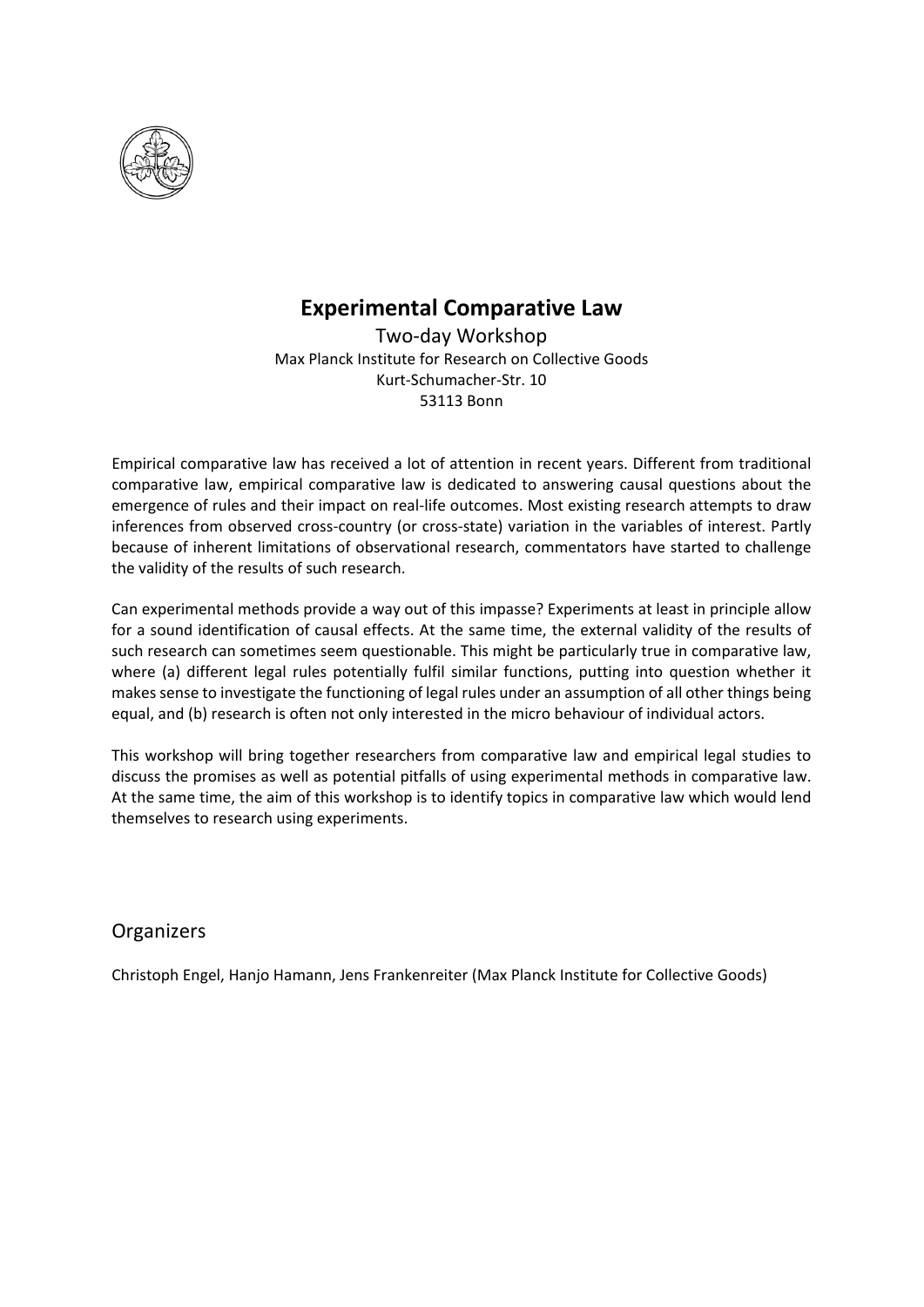## DAY 1 (THURSDAY, MAY 23)

| 10:30-11:00<br>11:00-11:10 | ARRIVAL AT THE INSTITUTE<br>Opening statement by Christoph Engel                                                                                   |
|----------------------------|----------------------------------------------------------------------------------------------------------------------------------------------------|
| Session 1:                 | Comparative Law & Empirical Methods, 11:10-12:40                                                                                                   |
| 11:10-11:30                | Mathias Siems (EUI Florence)<br><b>Empirical Comparative Law: quo vadis?</b>                                                                       |
| 11:30-11:50                | Jens Frankenreiter (MPI Bonn)<br>Why observational studies fail - the case of telecommunications regulation and its<br>impact on broadband rollout |
| 11:50-12:40                | Discussion                                                                                                                                         |
| 12:40-13:55<br>13:55-14:00 | <b>LUNCH BREAK</b><br>Group Photo                                                                                                                  |
| Session 2:                 | Comparative Contract Law, 14:00-15:00                                                                                                              |
| 14:00-14:20                | Christoph Engel (MPI Bonn)<br><b>Committing the English and the Continental Way</b>                                                                |
| 14:20-14:30                | Mathias Reimann (University of Michigan, Ann Arbor)<br><b>Comment</b>                                                                              |
| 14:30-15:00                | Discussion                                                                                                                                         |
|                            |                                                                                                                                                    |
| Session 3:                 | Comparative Business Law, 15:15-16:15                                                                                                              |
| 15:15-15:35                | Hanjo Hamann (MPI Bonn)                                                                                                                            |
| 15:35-15:45                | Cui Bono, Benefit Corporation? Social Enterprise Legislation in Germany and the US<br>Mathias Siems (EUI Florence)<br><b>Comment</b>               |
| 15:45-16:15                | Discussion                                                                                                                                         |
| 16:15-16:45                | <b>COFFEE BREAK</b>                                                                                                                                |
| Session 4:                 | Comparative Company Law, 16:45-17:45                                                                                                               |
| 16:45-17:00                | Monika Leszczynska (Maastricht University)                                                                                                         |
| 17:00-17:15                | <b>Mandatory Quota Rules in the Test</b><br>Klaus Ulrich Schmolke (Universität Erlangen-Nürnberg)<br><b>Comment</b>                                |
| 17:15-17:45                | Discussion                                                                                                                                         |
| 18:00-18:20                | joint walk to Matt's Food and Wine, Burbacher Str. 168                                                                                             |